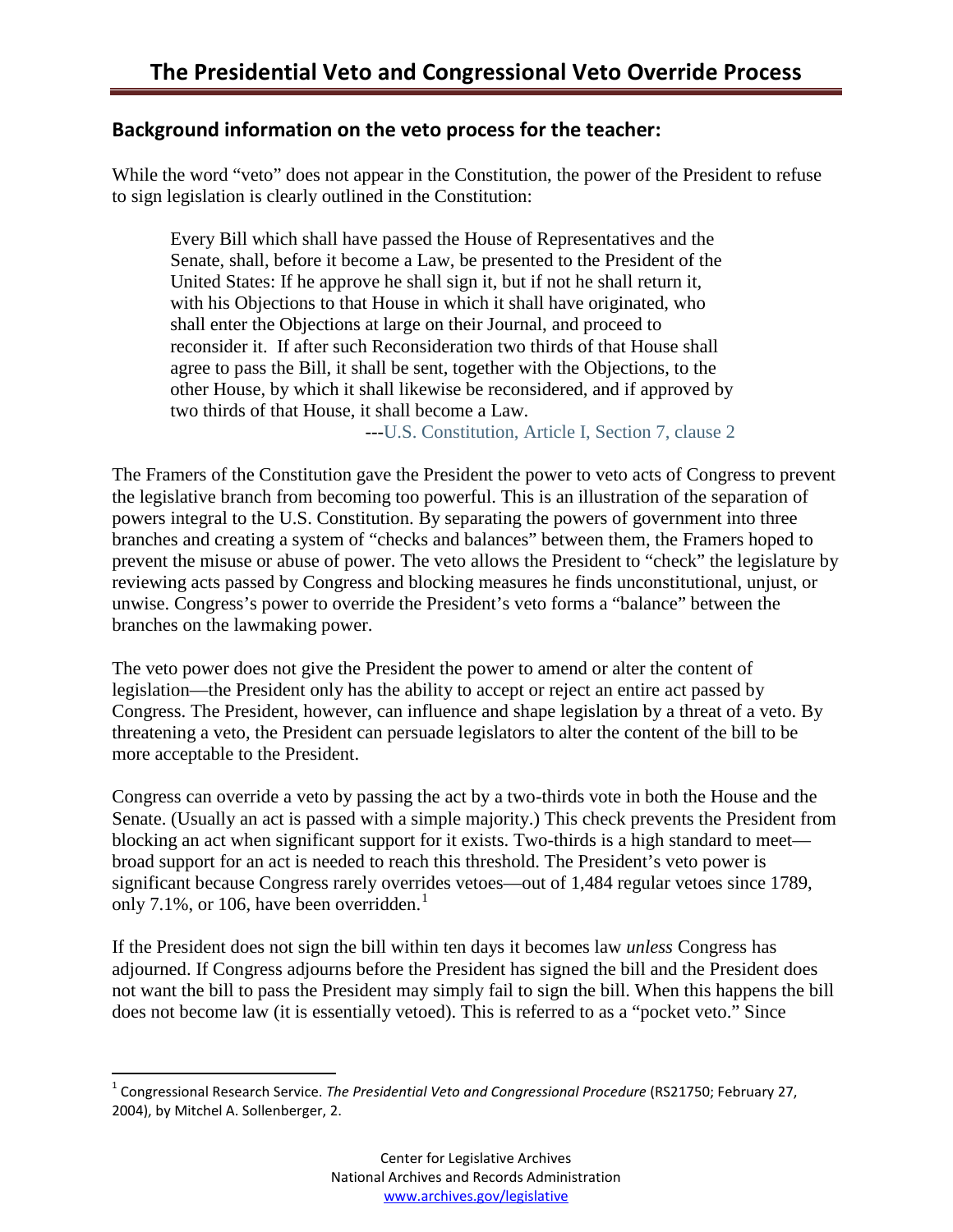Congress cannot vote while in adjournment a pocket veto cannot be overridden. 42% of all Presidential vetoes from 1789-[2](#page-1-0)004 have been pocket vetoes.<sup>2</sup>

# **A Close Look at the Documents**

Students can use a veto message and vetoed bill to make a direct connection between the Constitution, the legislative and veto process, and the separation of powers between the legislative and executive branches of government. A facsimile of a 1973 President Richard Nixon veto and the vetoed bill (S. 518) provides students with the opportunity to walk through the Constitution's veto clauses and gain a greater understanding of the veto process.

## **"Every Bill which shall have passed the House of Representatives and the Senate, shall, before it become a Law, be presented to the President of the United States…"**

An examination of this act shows Congress passed it and both the Speaker of the House of Representatives, Carl Albert, and the Acting President Pro Tempore of the Senate, Robert Byrd, signed it. The date of passage of is not listed but a stamp near the top left of the document indicates that the act was presented to the President at the White House on May 7, 1973.

#### **"…If he approve he shall sign it, but if not he shall return it, with his Objections to that House in which it shall have originated…"**

Had President Nixon approved this act he would have signed and dated it below the signatures of the Speaker and Acting Senate President Pro Tempore. President Nixon, however, did not approve the act and returned it with his objections to Congress. To determine whether he should send his message to the House or Senate he would look to the top left corner of the act. In this document "S. 518" is printed above the red line, which indicates the bill number—the number the bill was given when it was first introduced into Congress. The "S." reveals that the bill was introduced in the Senate. Bills originating in the House of Representatives begin with "H.R." Bill numbers are assigned serially, therefore this bill was the 518<sup>th</sup> bill introduced in the Senate in the 93<sup>rd</sup> Congress.

Since the bill originated in the Senate, Nixon's veto message is addressed to "The Senate of the United States." The two page veto message, dated May 18, 1973, outlines his objections. This date indicates that Nixon complied with the Constitutional mandate that he respond "within ten Days (Sundays excepted) after it shall have been presented to him" (Article I, section 7, clause 2).

#### **"…who shall…proceed to reconsider it…"**

When a vetoed bill is returned to Congress it becomes a question of "high privilege" and all pending business may be set aside to allow Congress to immediately reconsider the vetoed bill. Congress, however, may choose to do nothing and let the veto stand. If Congress attempts to override the veto it may do so at any time during that Congress. In the case of Nixon's veto the Secretary of the Senate, Francis R. Valeo, used the reverse side of the act to record the Senate's

<span id="page-1-0"></span> $<sup>2</sup>$  Ibid.</sup>